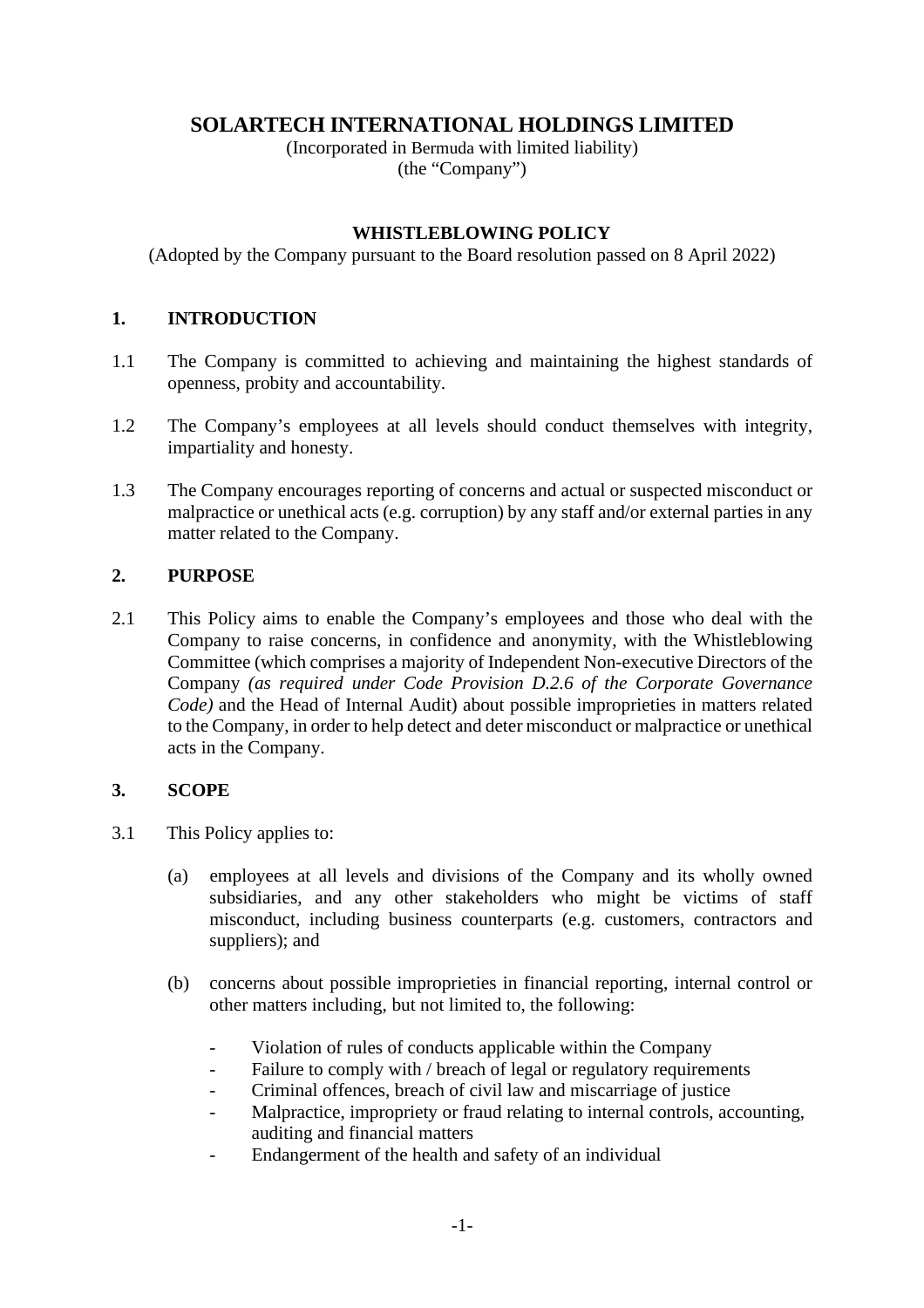- Damage to the environment
- Improper conduct or unethical behaviour likely to prejudice the standing of the Company
- Bribery or corruption
- Deliberate concealment of any of the above

## **4. REPORTING PROCEDURES**

- 4.1 Anyone has a legitimate malpractice concern about financial reporting, internal control or other matters as described in 3.1(b) above, can raise it either verbally (in person) or in writing (marked "Private & Confidential via a sealed envelope) with the personnel mentioned hereinbelow.
- 4.2 Persons raising such concerns are encouraged to disclose their identity and contact details so that they can be contacted for further information, if necessary. The Company will not divulge the identity of the person lodging the concern / complaint unless it is absolutely necessary to do so to facilitate the investigation or if required by the relevant regulatory authorities.
- 4.3 The Company accepts anonymous reporting, provided that the reporting contains sufficient information to allow an effective investigation.
- 4.4 The Head of Internal Audit or the Whistleblowing Committee (as the case may be) will review the concern and complaint, make the appropriate investigation arrangement and discuss / report the findings to the Chairman of the Board.
- 4.5 The Company reserves the right to take appropriate action against anyone who initiates or threatens to initiate retaliation against those who have made such complaint.

#### *Reporting Procedures for Employees*

- 4.6 Any concern should be initially reported to the respective Head of Division / Department of the employee. The Head of Division / Department will, after gathering sufficient details, submit the report to the Head of Internal Audit / the Chairman of the Board.
- 4.7 If the concern involves the Head of Division / Department, or for any reason the employee would prefer the Head of Division / Department not to be told, the employee may raise the concern and submit his / her report to the Head of Internal Audit / the Chairman of the Board.
- 4.8 If for any reason the employee would prefer the Head of Internal Audit / the Chairman of the Board not to be told, the employee may raise the concern and submit his / her report directly to the Chairman of the Board.
- 4.9 If the concern involves the Chairman of the Board, the employee may raise the concern and submit his / her report directly to the Whistleblowing Committee.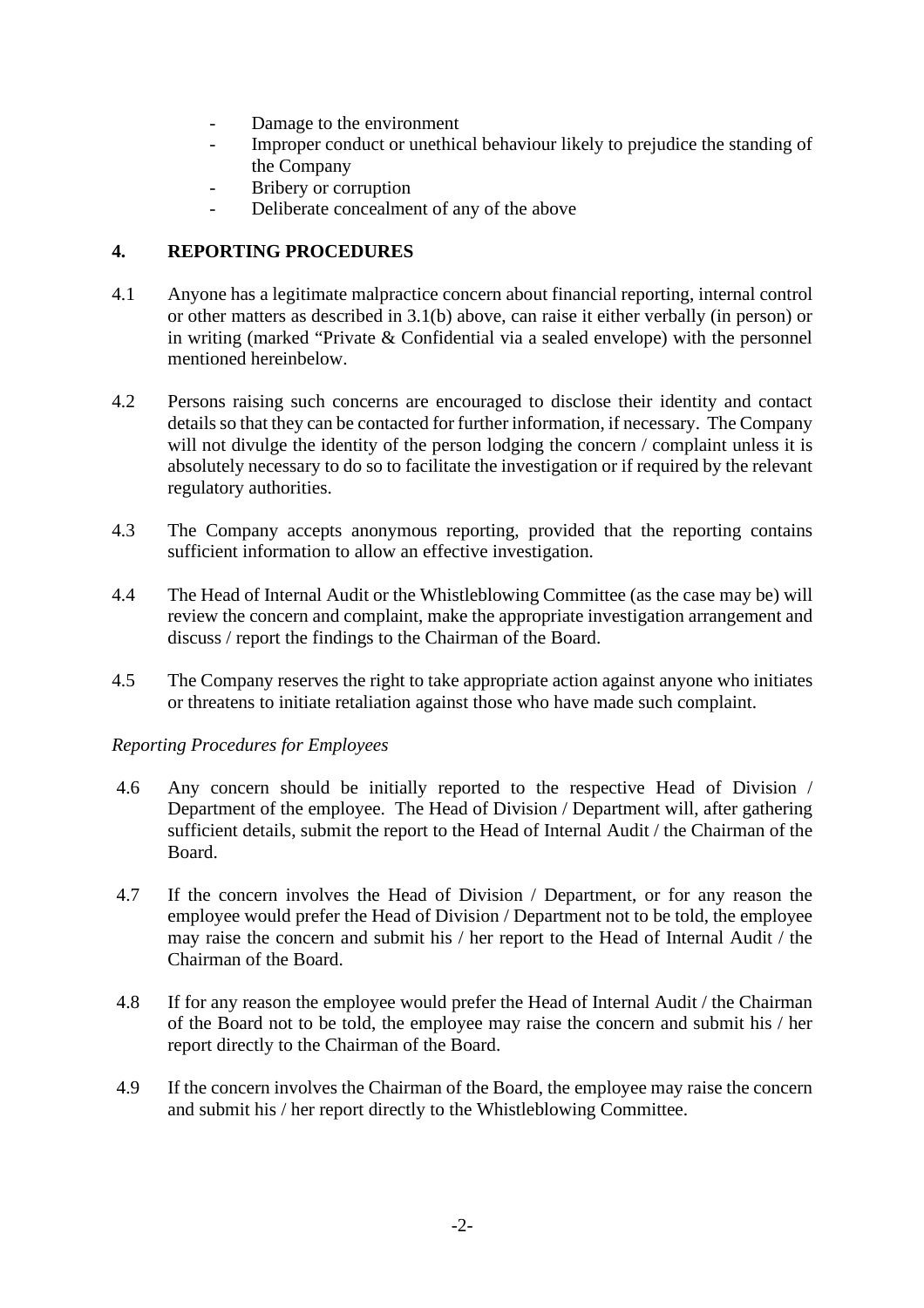## *Reporting Procedures for External Party*

- 4.10 Any concern should be reported to the Chairman of the Board via mail to the Company's principal place of business in Hong Kong or email to [enquiryst@solartech1166.com.](mailto:enquiryst@solartech1166.com)
- 4.11 If the concern involves the Chairman of the Board, the external party may raise the concern and submit his / her report directly to the Whistleblowing Committee via mail to the Company's principal place of business in Hong Kong or email to [enquiryst@solartech1166.com.](mailto:enquiryst@solartech1166.com)

## **5. INVESTIGATION PROCEDURES**

- 5.1 The Company will acknowledge receipt of each report within 7 working days.
- 5.2 The Company will evaluate every case received to decide if a full investigation is necessary. Depending upon the circumstances, an appropriate investigating officer with suitable seniority at the Company will be appointed or a special committee will be set up by the Company to investigate the matter.
- 5.3 The format and the length of an investigation will vary depending upon the nature, complexity and particular circumstances of each complaint made.
- 5.4 The employee / external party who reports the concern may be asked to provide more information during the course of the investigation.
- 5.5 A final report, with recommendations for change or improvement (if applicable), will be produced to the Whistleblowing Committee. The Whistleblowing Committee will then review the final report and if appropriate, make recommendations to the Board.
- 5.6 The employee / external party who reports the concern will receive in writing the outcome of the investigation.
- 5.7 If the employee is not satisfied with the outcome, he / she could raise the matter again with the Whistleblowing Committee or the Head of Internal Audit or the Chairman of the Board (as the case may be).
- 5.8 If there is good reason, the Company will investigate into the concern again.
- 5.9 Where the report discloses a possible criminal offence, the Company, after consulting its legal advisers, will decide if the matter should be referred to the relevant authorities such as the Hong Kong Police Force, Independent Commission Against Corruption and Securities and Futures Commission, as appropriate for further action. Once the matter is referred to the authorities, the Company will not be able to take further action on the matter, including advising the employee / external party of the referral.